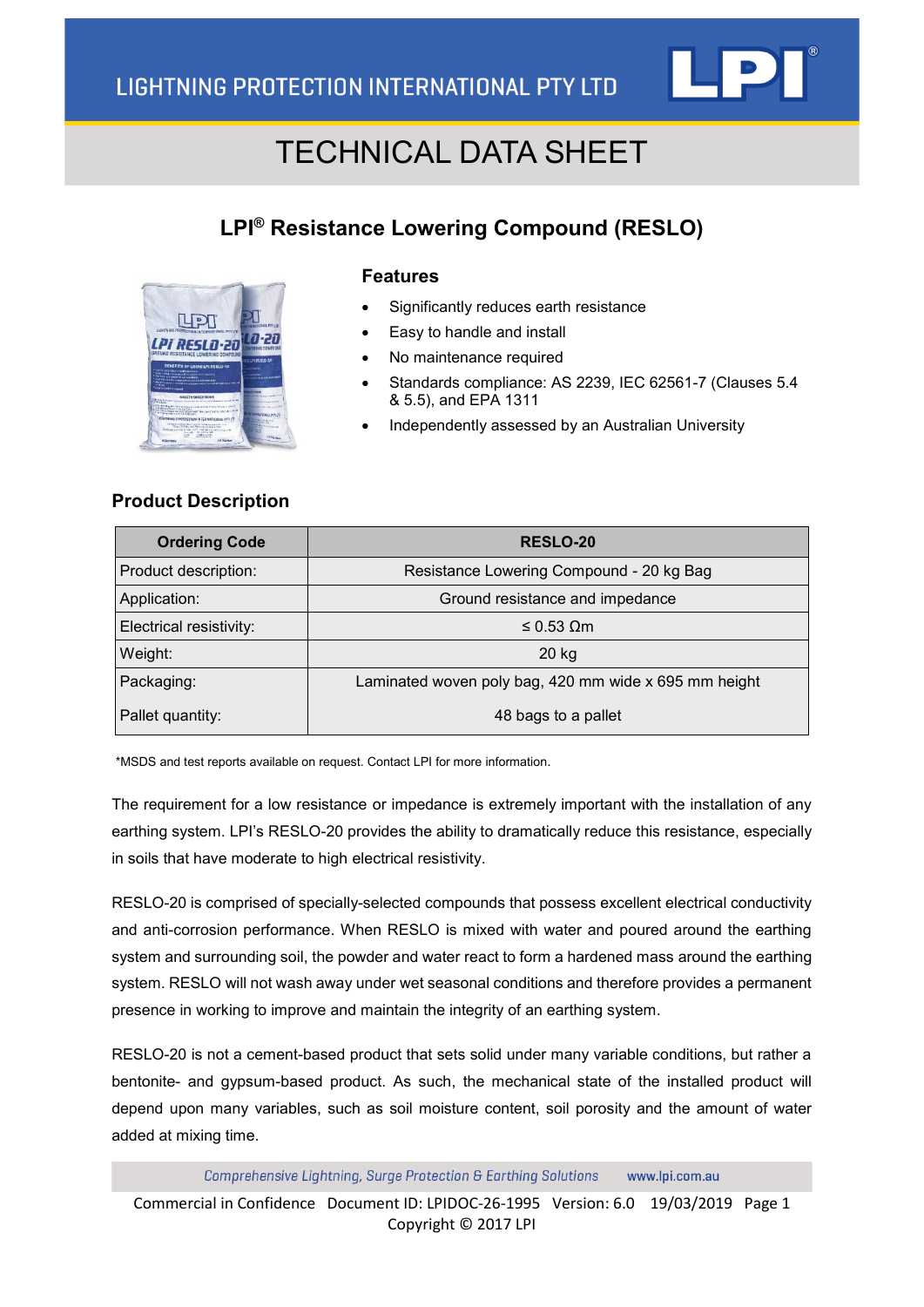

At one extreme, with highly porous and dry soil, the product will set into a plaster form within a few hours, retaining sufficient moisture to ensure long term electrical conductivity.

At the other extreme, in very wet soil conditions, the product will absorb the required amount of moisture from the surrounding soil and remain as a "plastic clay", a design feature of the product to hold and retain moisture to ensure long term electrical conductivity.

#### **Product Application Guide**

For a trench installation, a 20 kg bag of RESLO will typically achieve the desired earth resistance levels in combination with appropriate conductors for a trench covering 5 m in length x 300 mm in width and a depth of 500 mm to 1000 mm.

In order to further assist in improving the earth resistance of the system, it is recommended that excavated soil of poor quality (e.g., gravel, sand) is replaced with good-quality soil (e.g., garden loam or clay) prior to backfilling the trench.

#### **RECOMMENDED BAGS OF RESLO-20 REQUIRED FOR BACKFILLING TYPICAL TRENCH INSTALLATIONS**

| <b>Width of</b> | <b>Length of Trench</b> | <b>Length of Trench</b> |
|-----------------|-------------------------|-------------------------|
| Trench (mm)     | 5 <sub>m</sub>          | 10 <sub>m</sub>         |
| 300             |                         |                         |

\*For trench dimensions outside of the given specifications, please contact LPI or an authorised distributor for further advice.

#### **RECOMMENDED BAGS OF RESLO-20 REQUIRED FOR BACKFILLING GROUND ROD INSTALLATIONS**

| <b>Diameter of Hole</b><br>(mm) | Depth of Hole<br>1800 mm | <b>Depth of Hole</b><br>2400 mm | Depth of Hole<br>3000 mm |
|---------------------------------|--------------------------|---------------------------------|--------------------------|
| 75                              | 0.5                      | 0.5                             | 0.5                      |
| 125                             |                          |                                 | 1.5                      |
| 175                             | 1.5                      |                                 | 2.5                      |

\*For augured hole dimensions outside of the given specifications, please contact LPI or an authorised distributor for further advice.

> Comprehensive Lightning, Surge Protection & Earthing Solutions www.lpi.com.au

Commercial in Confidence Document ID: LPIDOC-26-1995 Version: 6.0 19/03/2019 Page 2 Copyright © 2017 LPI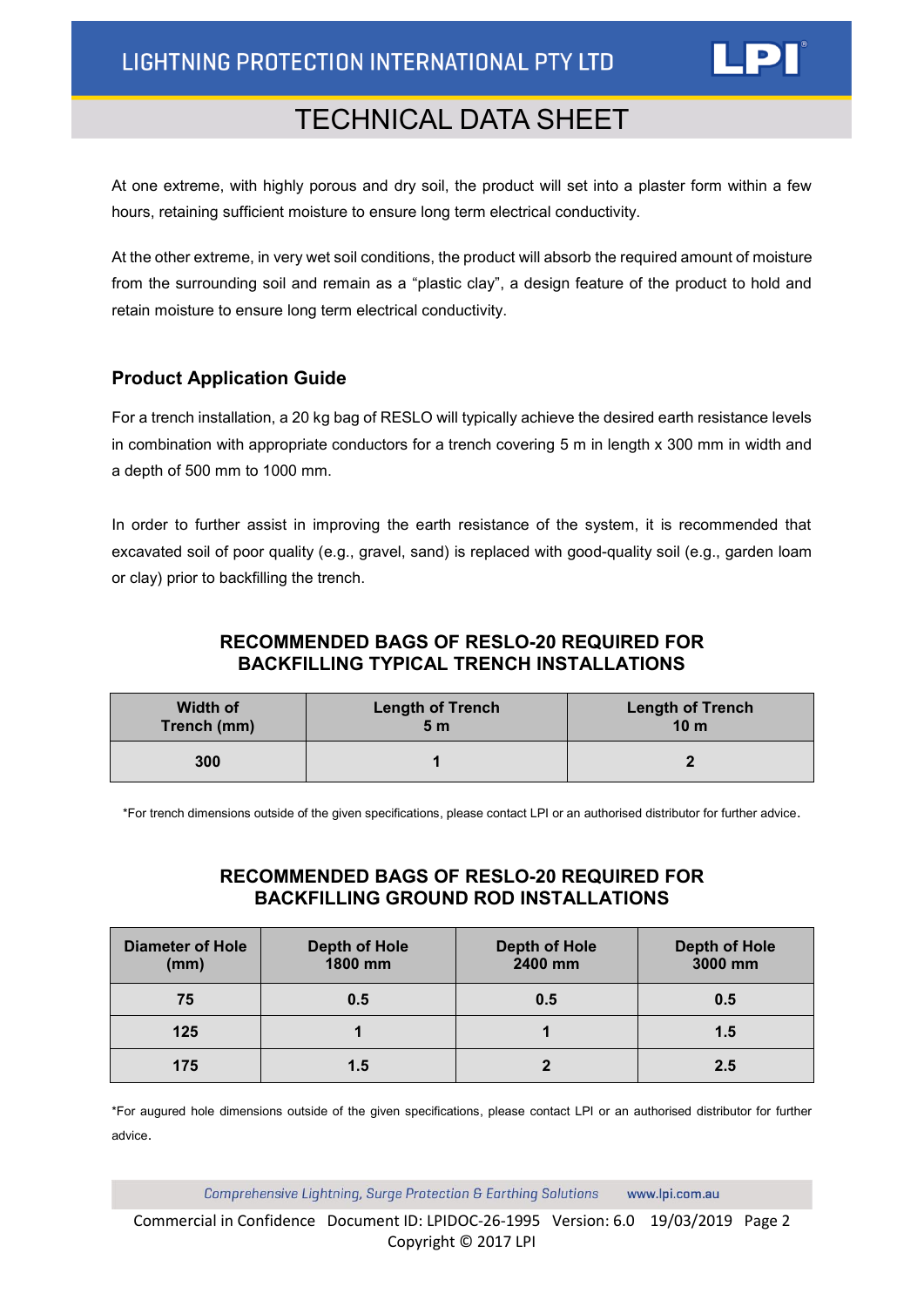

#### **Earthing Calculator**

LPI offers a comprehensive, user-friendly, online Earthing Calculator which allows the user to estimate earth system resistance based on IEEE and other international earthing and grounding standards. Go to [http://www.lpi.com.au/Products-Services/Earthing-Calculator.](http://www.lpi.com.au/Products-Services/Earthing-Calculator)

For example:

|               | <b>LPI Earthing Calculator</b>                                                     |                                                                                           |
|---------------|------------------------------------------------------------------------------------|-------------------------------------------------------------------------------------------|
|               |                                                                                    |                                                                                           |
| Configuration | <b>Parameters for Grid</b><br><b>V</b> Soil                                        | <b>Results</b><br>Re Calculate                                                            |
|               |                                                                                    |                                                                                           |
|               | Sample Values: 100 - Concrete<br>▼                                                 | System Only                                                                               |
|               | (from AS 1768)                                                                     | R range = 5.7 to 115 $\Omega$ .<br>Typical R = 46 $\Omega$ .                              |
|               | $\rho = 100 \Omega m$                                                              | Calculation based on IEEE Std. 80 Equation                                                |
|               | <b>V</b> Products                                                                  | (52) on page 65.<br>Rods added to a grid do not change the R<br>value in this calculator. |
|               | â-º Rods<br>ΘΝ                                                                     | With RESLO                                                                                |
|               | â-º Tape                                                                           |                                                                                           |
|               | â-º Wire<br>OFF                                                                    | R range = 5.7 to 69 $\Omega$ .<br>Typical R = $9.2 \Omega$ .                              |
|               |                                                                                    | Bags = $43.5 \oplus 20$ kg for 4                                                          |
|               | <b>V</b> Layout                                                                    | rods.<br>Bags = $12 \oplus 20$ kg for trench                                              |
|               | ▼ Rod Hole for Compound<br><b>ON</b>                                               | system.                                                                                   |
|               |                                                                                    | Rods added to a grid do not change the R<br>value in this calculator.                     |
|               |                                                                                    | <b>Technical Docum</b><br>With SRIM                                                       |
|               |                                                                                    |                                                                                           |
|               | $l_{h} = l_{r} = 10$ m                                                             | R range = 5.7 to 46 $\Omega$ .<br>Typical R = $6.9 \Omega$ .                              |
|               |                                                                                    | Bags = $43.5 \oplus 20$ kg for 4                                                          |
|               |                                                                                    | rods.<br>Bags = $12 \oplus 20$ kg for trench                                              |
|               |                                                                                    | system.<br>Rods added to a grid do not change the R                                       |
|               |                                                                                    | value in this calculator.<br><b>Technical Decuments</b>                                   |
|               | $d_h = \emptyset$ 200 mm                                                           | With GRIP                                                                                 |
|               | V Grid                                                                             | R range = 5.7 to 46 $\Omega$ .                                                            |
|               | 5.<br>m<br>$x_{gd} =$                                                              | Typical R = $6.9 \Omega$ .                                                                |
|               |                                                                                    | Kits $(2 \times 10 \text{ kg}) = 23$ for 4<br>rods.                                       |
|               | $y_{gd} = 20$                                                                      | Kits $(2 \times 10 \text{ kg}) = 7$ for trench                                            |
|               |                                                                                    | system.<br>Rods added to a grid do not change the R                                       |
|               | $n_v = 4$                                                                          | value in this calculator.<br><b>Technical Documents</b>                                   |
|               | $n_x = 2$<br>$D_{ad} = 500$ mm                                                     |                                                                                           |
|               | (buried depth)<br>$(n = number of$<br>conductors)                                  | Request a custom engineered earthing design<br>Intention & Limitations                    |
|               | $(r = number of rods)$<br>$r_{qd} = 4$                                             |                                                                                           |
|               | ▼ Trench for Compound<br>$-ON$                                                     |                                                                                           |
|               |                                                                                    |                                                                                           |
|               |                                                                                    |                                                                                           |
|               |                                                                                    |                                                                                           |
|               |                                                                                    |                                                                                           |
|               | $= 20$<br>D                                                                        |                                                                                           |
|               | mm                                                                                 |                                                                                           |
|               |                                                                                    |                                                                                           |
|               | $W_{tr} = 300$                                                                     |                                                                                           |
|               | mm<br>$D_{tr} = D_{ra}$ or $D_{gd} = \underline{\hspace{2cm} 500} \hspace{2cm} mm$ |                                                                                           |
|               |                                                                                    |                                                                                           |

Comprehensive Lightning, Surge Protection & Earthing Solutions www.lpi.com.au

Commercial in Confidence Document ID: LPIDOC-26-1995 Version: 6.0 19/03/2019 Page 3 Copyright © 2017 LPI